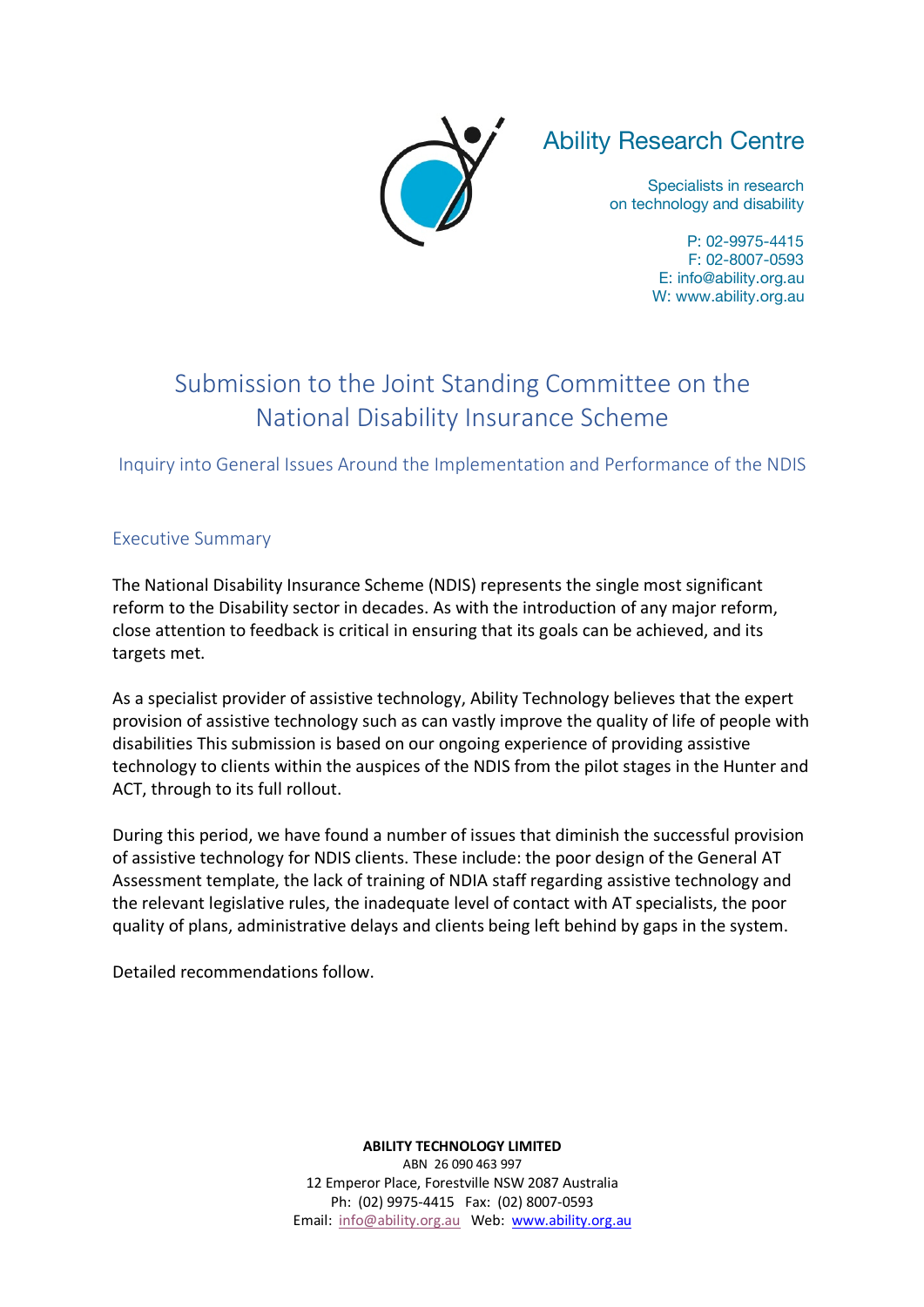# 1. Introduction

The National Disability Insurance Scheme represents the single most significant reform to the Disability sector in decades. Both major parties should be commended for their leadership in the proposal and development of the Scheme, and for having the courage to commit to its implementation and full funding. At a time when politics is often criticised for being divisive and hyper-partisan, it is commendable that our leaders have decided that the lives of some of the most in need members of society should be above politics.

Ability Technology is a specialist provider of assistive technology. This submission seeks to provide constructive feedback on the NDIS from the perspective of service providers dealing with computer-related assistive technology. It is based on our ongoing experience with the NDIS since our involvement in its pilot stages in the Hunter and ACT, through to its full rollout.

We believe that the NDIS has made significant progress. As with the introduction of any major reform, close attention to feedback is critical in ensuring that the goals can be achieved even more successfully. It is in this spirit that our feedback is offered in this submission.

## 2. Different types of assistive technology

"Assistive technology" (AT) is a term that encompasses a wide variety of devices, equipment and systems. These range from prosthetics, ergonomic devices and home equipment like shower chairs and hoists to complex communication systems, specialised computer access hardware and home control devices. It includes both generic and specialised equipment, enlisted to perform a wide variety of functions.

Ability Technology deals specifically with computer-based assistive technology, encompassing computer, smartphone and tablet access, communication and home/environmental control. For a person with quadriplegia who wants to access social media, or an MND patient who wants to control their TV and home entertainment, or someone who is non-verbal who wants to communicate independently, Ability can design a technology system to suit individual needs.

It is a great privilege to witness the benefits that this branch of AT can bring to people across a wide range of disabilities and ages. Ability has set up communication devices that allow non-verbal people to tell their family that they love them; we have assisted bedridden people to video call with loved ones overseas; we have seen the smile that comes to a quadriplegic woman's face at being able to use voice control to independently play her favourite music through her smartphone; and we have helped kids with autism to engage more effectively at school through specially-designed iPad apps that speak their language.

Computer-related assistive technology is an area of growing importance. The rapid expansion of IT over the last decade has placed technology at the centre of the lives of many Australians, including those with a disability. This branch of AT can play a substantial role in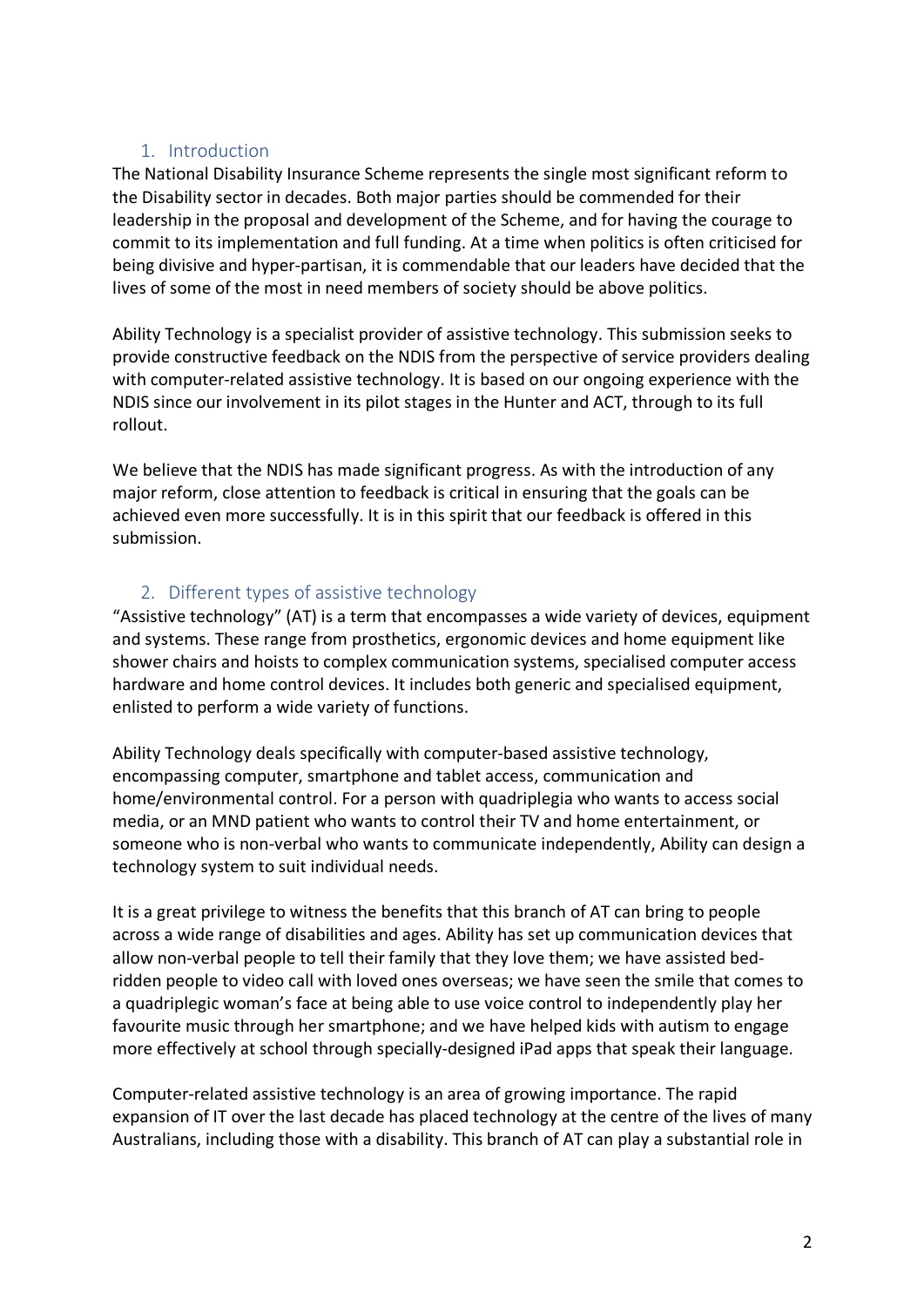increasing the independence, productivity and social and economic participation of people with a disability, all of which are goals of the NDIS.

While it overlaps with the realm of occupational therapy to a large extent, much of our team members' specialist knowledge is outside the realm of mainstream occupational therapy or speech pathology. Despite extensive training, therapists are generally not required to undertake study in the specialist field of computer-based assistive technology, and this has led to a sector-wide scarcity of expertise linking together the two interrelated areas of on-the-ground therapy and specialist AT knowledge. This is where Ability comes in, providing the link between those practitioners who know their clients best, and the lifechanging technology that is available, often unknown to participants or their support people.

# 3. Experience of therapists and clinicians

Ability Technology operates from a small head office in Sydney, through a large network of therapists and clinicians across a number of fields. Our multi-disciplinary team includes occupational therapists, speech pathologists, ergonomists, IT consultants and other assistive technology specialists, stationed around the country. This model of operation allows for a rich body of experience to be collated through Ability Research Centre, the policy and research arm of Ability Technology Ltd. The main advantage of this model from a research point of view is the breadth of the experience, taken from a cross-section of the disability sector that exceeds the scope of many organisations who are more limited in their focus.

The following list of concerns with the rollout stems directly from our team members' experience with the Scheme on the ground.

# *3.1. Poorly designed General AT Assessment report template*

Complaints about the General AT report template have been widespread. Administrative burdens have long been identified as an issue among NDIS service providers,<sup>1</sup> and this template is an exemplar of the Scheme's burdensome administrative requirements. The current report template is cumbersome and does not translate easily to the computerrelated branch of AT. The form requires assessors to input the same information in multiple locations, while it lacks the space to fill in details that practitioners deem necessary. In the words of one of our team members:

> *"The form is ridiculous- by the time I have filled it out for a complex wheelchair I can't even check it [as] the text is so small. Some boxes expand and others don't. I also find myself repeating what I have said, but then no space for the specifics of what is more important."*

The form's requirement to detail the specifics of alternatives that are considered but not recommended<sup>2</sup> is clearly suited to recommendations for single items (such as wheelchairs);

 <sup>1</sup> Joint Standing Committee on the National Disability Insurance Scheme, Progress Report, September 2017, pp. 63-68.

<sup>2</sup> NDIS, *General Assistive Technology Assessment Template*, Revised May 2017, p. 4.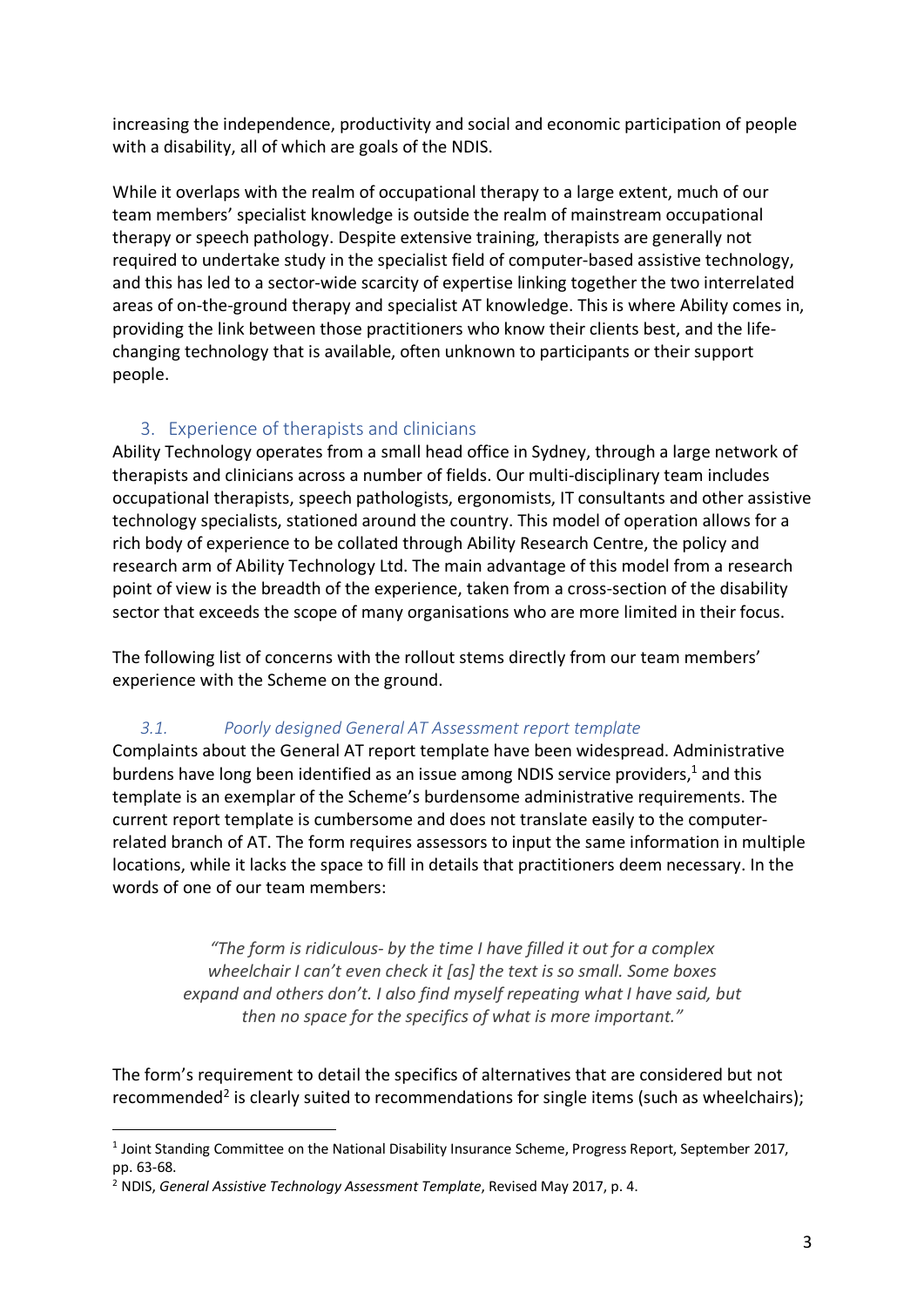this shows a lack of understanding of those AT specialists whose job is to design entire systems of linked devices and equipment. Computer-based AT systems are delicately designed to suit the client's needs, and meticulously researched to ensure that all aspects are compatible with each other. Detailing a small number of arbitrarily chosen alternatives is simply a waste of time.

As noted above, assistive technology refers to a wide variety of devices and equipment with many different functions, ranging from simple home equipment like shower chairs to complex technological systems such as alternative computer access and home automation. As such, the NDIA has deemed it appropriate to create separate report templates for a number of specific categories of assistive technology; in addition to the General AT Assessment Template, there are specific templates available in the areas of Continence, Nutrition Support and Prosthetics and Orthotics, among others.<sup>3</sup>

It is our opinion that Computer-Based Assistive Technology should also have a separate form. This would increase efficiency and reduce the administrative burden for assessors by making sure the form is fit for its specific purpose. As one of our team members noted:

> *"Using the same form for a complex [system] as a shower chair incurs a cost in report writing which is more than the shower chair."*

At the request of the NDIA, Ability has designed an alternative assessment template to address some of these concerns and make the report template more suited to the computer-based area of AT.<sup>4</sup> Based on the General AT Assessment Template form, Ability's suggested form has much stronger and more overt links drawn between the recommended system and the requirements in the National Disability Insurance Scheme Act 2013 and NDIA Rules (3.1-3.4). This redesigned form would not only reduce the administrative burden on service providers, it would also help to reduce delays by increasing clarity around claims: currently, recommendations for systems are often rejected on dubious grounds and then subsequently approved once additional information is provided. Unnecessary complications and unclear processes such as these have previously been identified as significant issues by the Committee. <sup>5</sup> Our form could inform the design of a new, specific assessment form for computer-related AT. We have circulated the draft report template to several of our AT expert team members and received positive feedback.

 <sup>3</sup> NDIS, *General Assistive Technology Assessment Template*.

<sup>4</sup> Appendix A.

<sup>5</sup> Progress Report, p. 67.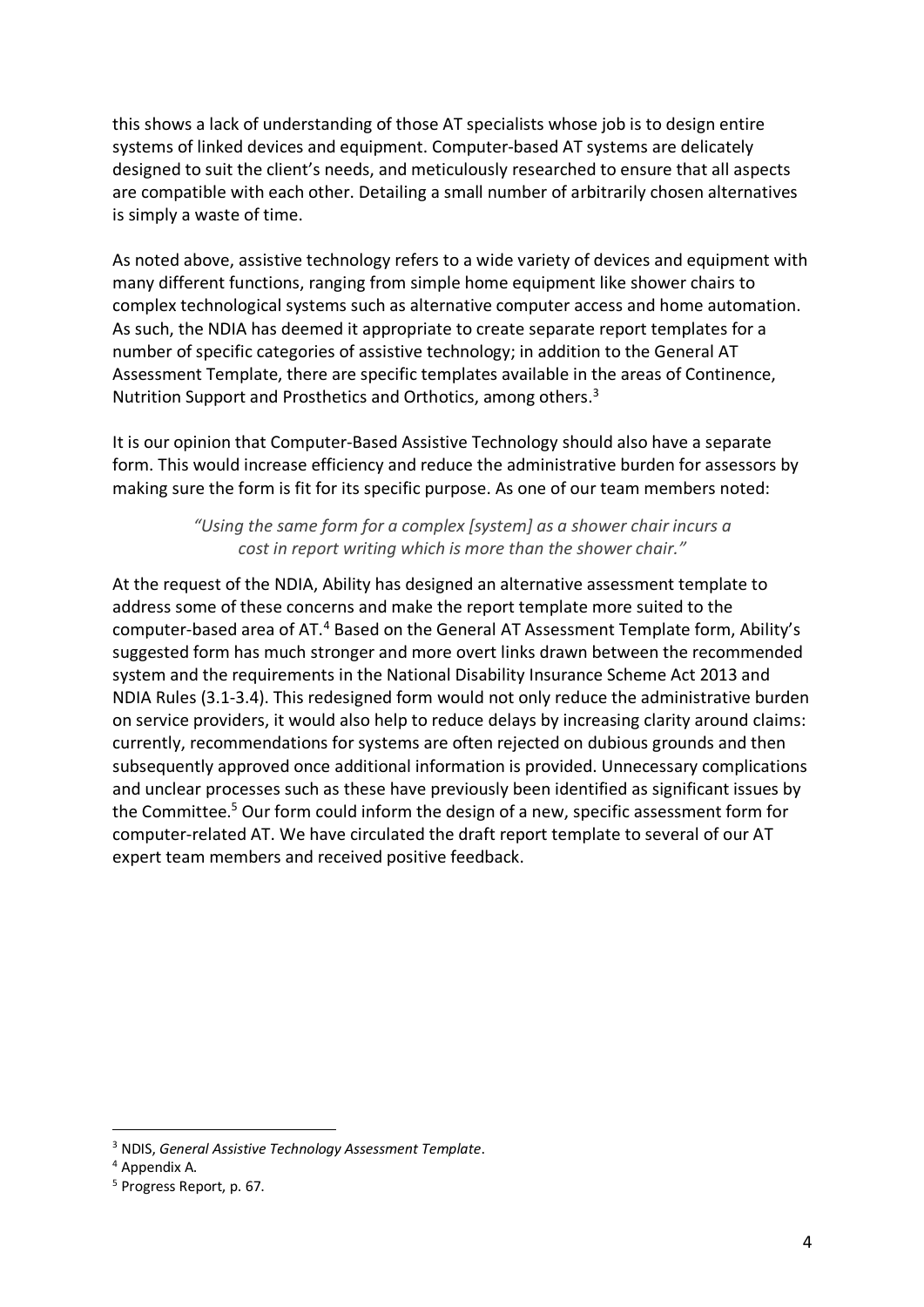# *3.2. Poor understanding of AT and how it relates to the NDIS*

It has been well documented that service providers in the sector have been dissatisfied with NDIA staff and how administrative decisions have been made. The Committee has already heard evidence that suggests that NDIA staff have not been adequately trained, possess inadequate understanding of the disability sector, frequently ignore advice and opinions of service providers and disability experts, and sometimes fail to adhere to the legislative mechanisms governing administrative decisions such as the approval of "reasonable and necessary" supports.6 This had led to what our team members have described as a "complete lack of consistency in approvals" for assistive technology. It is very apparent that there is a paucity of knowledge among the NDIA regarding computer-related assistive technology. This is understandable given the narrowness of the field, however the erroneous decisions and extensive delays that have resulted are needlessly distressing for participants.

It has become clear that many NDIA staff have little awareness of how the AT sector operates, or how it is supposed to integrate with NDIA processes. For instance, NDIA staff often seem to be unaware of the essential AT services that are needed to implement and/or complement AT systems, and the additional funding therefore required. It is commonplace for planners to include a provision for "assistive technology" in a participant's plan, without additional funding for the services required to assess their needs, set up and customise their AT system, or train them in its use.

On multiple occasions, Ability has prepared a report detailing the findings and recommendations for equipment and associated services, fully costed with quotes included. As we cannot approve our own recommendations, we are unable to proceed with implementing the AT system until we receive written approval from the NDIS. As a result, the participant is left in limbo, with no mechanism seemingly in place to approve the recommendations.

The NDIA seems unaware of some of the nuances and intricacies of the work of AT specialists. Specialists have had to adapt their work models to fit the rigidities of the NDIS Plan system to accommodate the uneasy marriage of an annualised NDIS Planning process with an ongoing AT implementation process. Assessments need to be done in advance of Plans being finalised if they are to include the recommendations. Otherwise, the recommendations are usually too late to be included in that year's Plan. Yet without a Plan in place, there is usually no funding available for the assessment to take place in the first place.

There is also ambiguity surrounding trials. Best practice is usually for trials to take place over a number of weeks, but short trials during an assessment are also possible to gauge the suitability of equipment. Workplace assessments, such as those under JobAccess, tend to involve equipment being trialled during the assessment, while planners tend to want lengthy trial periods. However, depending on the equipment's availability, this is not always possible. The general assumption of the NDIA is that all equipment is trialled prior to a report being compiled. The NDIA needs to understand that the process of determining AT

 <sup>6</sup> Progress Report, pp. 47-49.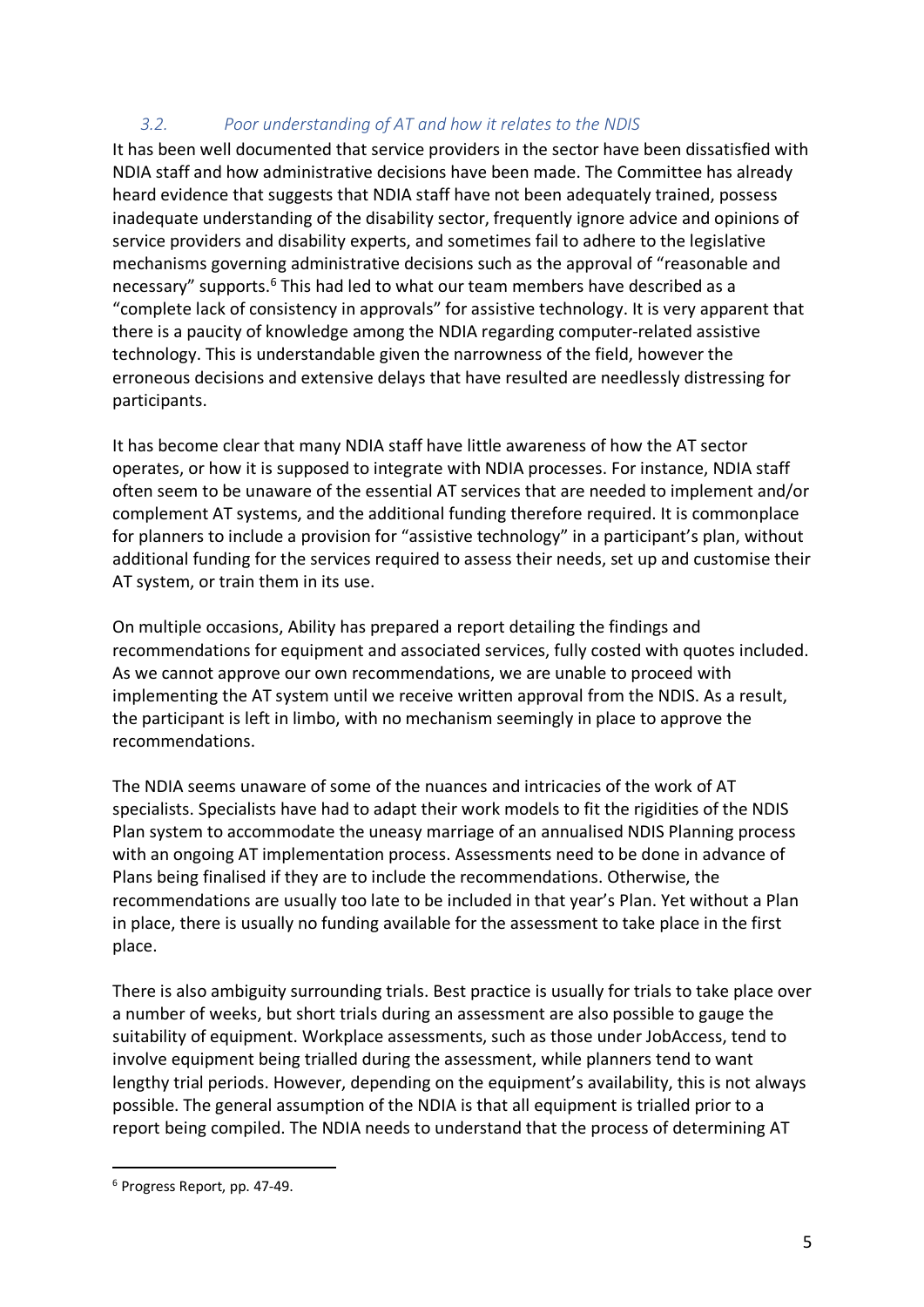recommendations takes time. This is a complex process often requiring multiple visits and equipment trials.

While AT is included on the NDIS portal, specialists in our area of AT often run into another hurdle at this stage of the process. Very little of the specialised equipment we typically recommend is listed: trackballs, joysticks, mouth control devices and complex switches are all excluded. Often, AT specialists are forced to bastardise the existing list by fitting items uneasily into existing categories.7 Despite small improvements on the initial version, the portal is still unintuitive and clumsy, leading to further delays. In the words of one of our team members:

> *"I find the Support Booking System really clunky- I do my best to work out the time but often I short change myself and it is difficult to add additional hours."*

#### *3.2.1. Value for money*

We have found that the requirements for supports to represent "value for money" are often being interpreted too narrowly, with a destructive effect on outcomes for participants. For instance, a client of ours, Mary, $8$  was denied approval for a QuadJoy mouth-operated joystick on the grounds that it did not represent value for money (Section 34(1)(c)). The explanation for this was that the joystick would not reduce the cost of daily care support she would have to be provided:

*"I was unable to get a clear understanding that if the request [sic] QuadJoy was approved that there would be a reduction in your current daily activities supports. I am therefore not satisfied the requested QuadJoy represents value for money."9*

This is a reference to Rule 3.1(f) of the *National Disability Insurance Scheme (Supports for Participants) Rules 2013*, which denotes that the NDIA is to "*consider"* whether a support would be likely to reduce the cost of supports in the long term. The full Rule 3.1 is set out below:

#### *Value for money*

- *3.1 In deciding whether the support represents value for money in that the costs of the support are reasonable, relative to both the benefits achieved and the cost of alternative support, the CEO is to consider the following matters:*
	- *(a) whether there are comparable supports which would achieve the same outcome at a substantially lower cost;*
	- *(b) whether there is evidence that the support will substantially improve the life stage outcomes for, and be of long-term benefit to, the participant;*
	- *(c) whether funding or provision of the support is likely to reduce the cost of the funding of supports for the participant in the long term (for example, some early intervention supports may be value for money given their potential to avoid or delay reliance on more costly supports);*

<sup>&</sup>lt;sup>7</sup> Following discussion with the NDIA, Ability has prepared a list linking commonly used assistive technology items to ISO9999 codes. Please see Appendix B.

<sup>8</sup> Not her real name.

<sup>&</sup>lt;sup>9</sup> Letter from Ms Jupp, Delegate of the CEO, NDIA, dated 12 May 2017.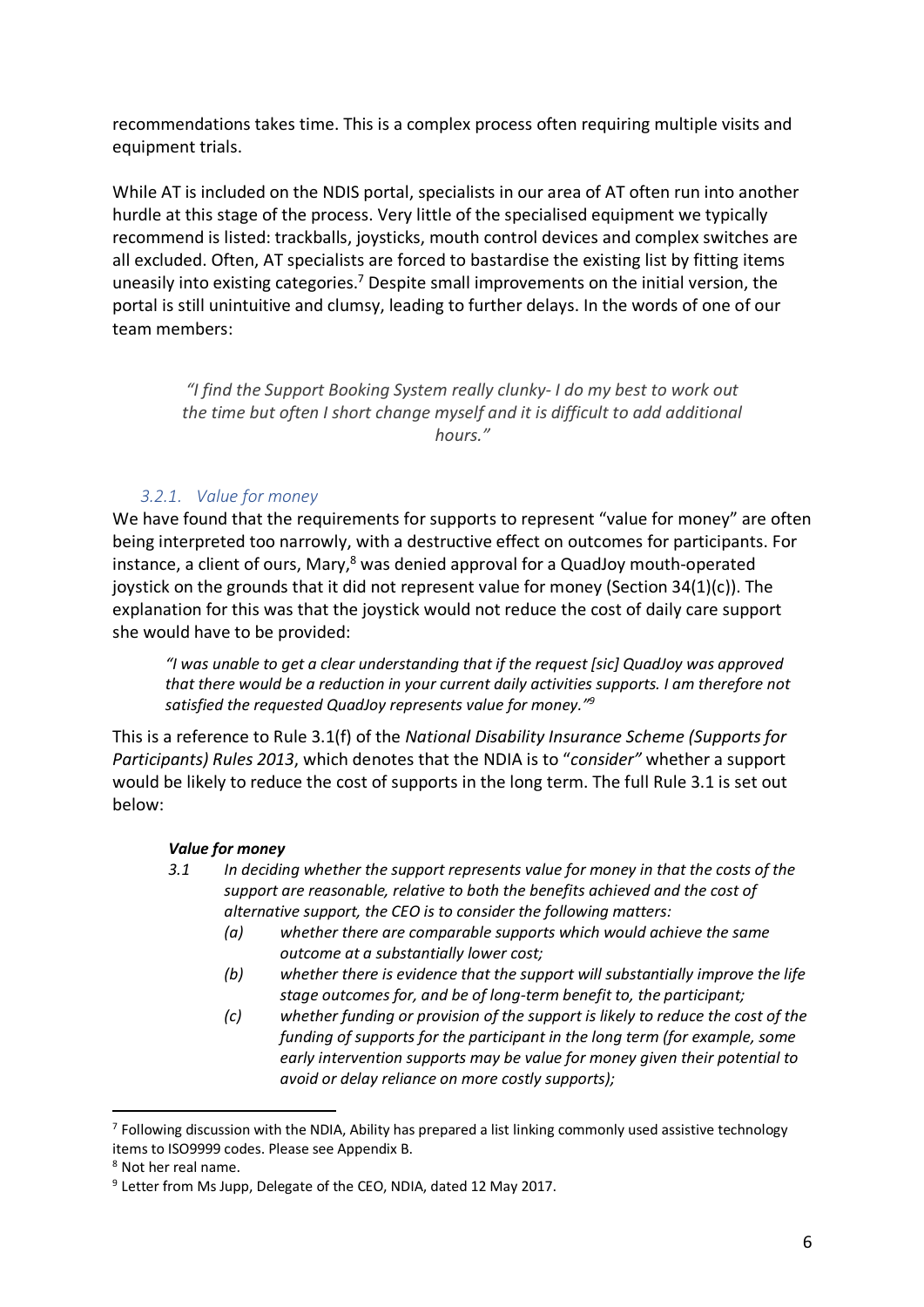- *(d) for supports that involve the provision of equipment or modifications:*
	- *(i) the comparative cost of purchasing or leasing the equipment or modifications; and*
	- *(ii) whether there are any expected changes in technology or the participant's circumstances in the short term that would make it inappropriate to fund the equipment or modifications;*
- *(e) whether the cost of the support is comparable to the cost of supports of the same kind that are provided in the area in which the participant resides;*
- *(f) whether the support will increase the participant's independence and reduce the participant's need for other kinds of supports (for example, some home modifications may reduce a participant's need for home care).*

It is clear that Rule 3.1(f) is one of multiple factors that the NDIA is to *consider* in deciding whether a particular support represents value for money. The staff member who made the decision was clearly treating this point as a *criterion*, rather than a *consideration*. On balance (and with respect to the other considerations listed in Rule 3.1), the mouth-controlled joystick in question would absolutely and unambiguously represent value for money:

- There are no supports that would achieve the same outcome at a lower cost; comparable devices are substantially more expensive (Rule  $3.1(a)$ ).<sup>10</sup>
- The QuadJoy would be of clear long-term benefit to the participant, and would substantially improve her life stage outcomes (Rule 3.1(b)).
- There were no expected changes to the technology or the client's condition in the short term that would make funding the device inappropriate (Rule 3.1(d)).
- The QuadJoy would significantly increase her independence (Rule 3.1(f)).

Additionally, the device would dramatically improve Mary's social and economic participation by allowing her to perform online banking, shopping and financial transactions, as well as connecting to friends and family through social media, and to the wider world through news and media sites; these outcomes characterise the core values of the NDIS. The staff member involved evidently misinterpreted the Act and its Rules to an erroneously narrow reading of these requirements, which has had the effect of undermining the benefits of the Scheme for this participant. Unfortunately, this kind of error does not seem to be an isolated incident.

# *3.2.2. Generic vs specialised equipment*

There has been a struggle to navigate the requirements under the Act for supports to be "reasonable and necessary", given that the NDIA has been hesitant to fund equipment that would be used in "ordinary life". An example is smartphones: should the NDIS fund the provision of a smartphone for someone with a disability to use with their AT system, given that the vast majority of the general population has a smartphone? What if a smartphone was recommended because it has voice-dialling functionality which would otherwise require an unnecessarily complex and expensive AT system?

To date, these clear advantages have often not been sufficient to convince the NDIA to fund the provision of generic technology. One client had her recommended speech recognition

<sup>&</sup>lt;sup>10</sup> The QuadJoy (\$1,093) is half the cost of the LipStick (\$2,000) and one-third the cost of the IntegraMouse (\$3,020).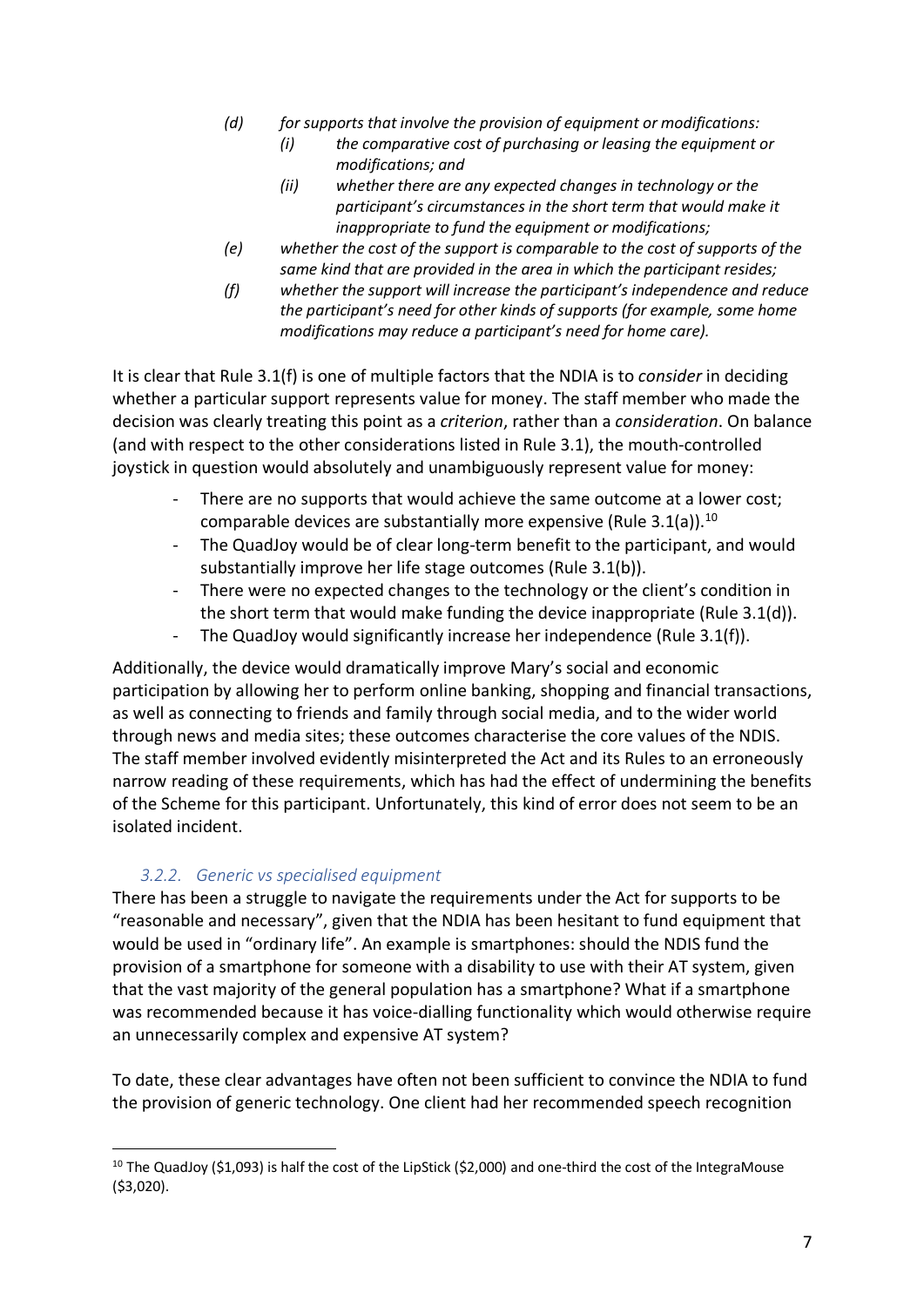software denied by the NDIA on the grounds that "it is widely used by the everyday Australian". It appeared self-evident, to the NDIA staff member, that a support could not be reasonable and necessary if it is "not disability specific".<sup>11</sup> Apart from this being an obvious factual error (the software in question is not used by the everyday Australian), this line of reasoning relies on a grave misunderstanding of the assistive technology sector. This particular NDIA staff member was apparently unaware that generic devices and equipment are frequently enlisted by experts as critical elements of AT systems. Devices such as iPads, Google Home, Amazon Echo, ergonomic keyboards, touch screen styluses and smart speakers are not disability-specific, but their role in assisting people with disabilities to access a computer, communicate or control their home environment can be immense. The NDIS has been hesitant to fund generic devices, despite the fact that disability-specific alternatives are often more expensive, more complicated and less familiar to participants. Looking at a system from a client-centred perspective (as per the philosophy underpinning the NDIS), it is clear that sometimes a generic option such as an iPad is simply the best option, offering superior outcomes and value for money. Yet these recommendations are consistently queried, or even rejected outright, by NDIA staff. Despite the inclusion of "customised commercial tablet" in the NDIA AT Code Guide, $^{12}$  it is now notoriously difficult to get an iPad approved by the NDIA.

As the common law informs the drafting of legislation, common law can assist in its interpretation. According to the common law, costs associated with widely-used and generic technology are indeed reasonable, provided that the *need* for the technology is significantly greater because of their disability.<sup>13</sup> In one case it was concluded that the plaintiff, suing for damages, "should not suffer any reduction in his damages based on the probability that he would have come round to buying a computer, uninjured; *the computer*  is now a clear necessity" (emphasis added).<sup>14</sup> For someone with no ability to communicate other than through augmentative communication aids, the option to not purchase a device no longer exists: some kind of communication device is a clear necessity. It is baffling that to date, the NDIA would prefer to fund a dedicated communication device over an iPad, despite the latter being more compatible, better supported and up to ten times less expensive.<sup>15</sup>

# *3.3. Little contact with AT specialists*

AT recommendations outlined in a report are often dismissed by NDIA staff without any contact or consultation whatsoever with the AT professional who made the recommendations. Rarely is an attempt made to find out more information about why the recommendations provided may be necessary; the expertise of AT practitioners is simply overruled, often on dubious grounds. For example, our client Peta<sup>16</sup> who suffers from quadriplegia, has been attempting to have a number of recommendations approved by the NDIA for some time. They have been denied at multiple levels of appeal, yet at no stage in

<sup>&</sup>lt;sup>11</sup> Letter from Mr Hartas, Delegate of the CEO, NDIA, dated 11 September 2017.

<sup>12</sup> *NDIA Assistive Technology & Consumables Code Guide*, updated 27 April 2017, p. 18.

<sup>13</sup> *Toomey v Scalaro's Concrete Constructions Pty Ltd (in liq).*

<sup>14</sup> *Nominal Defendant v Armstead;* also see *Van Gervan v Fenton* and *Diamond v Simpson*.

<sup>&</sup>lt;sup>15</sup> Apple's 12.9" iPad Pro is available for \$1,199, compared to Tobii Dynavox's Indi which costs around \$2,267, the Grid Pad Go 8 which costs \$5,915 and the Tellus 5 which costs \$12,555.

<sup>&</sup>lt;sup>16</sup> Not her real name.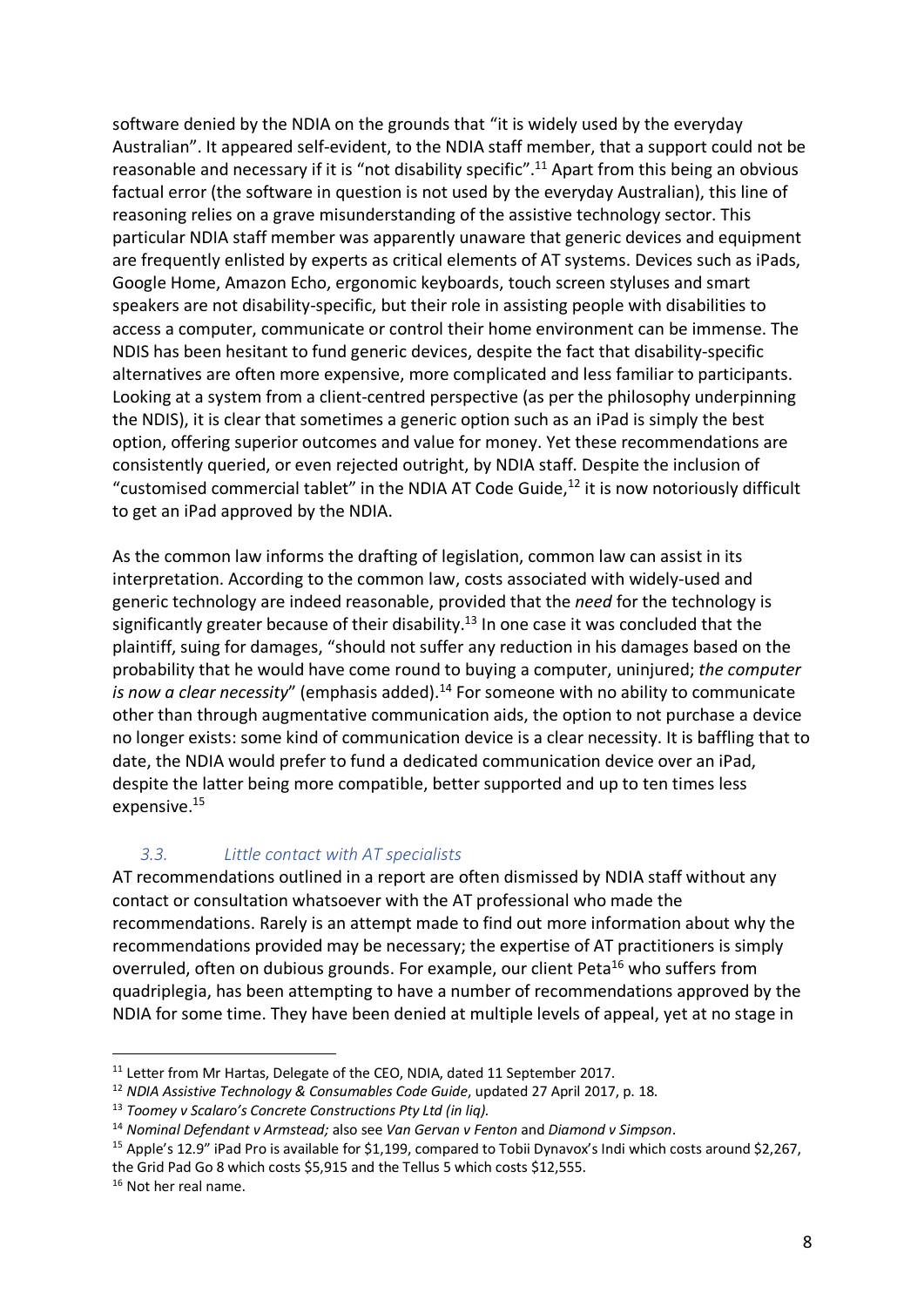the process was this client or her support people contacted and asked to elaborate on the benefits of the recommended system or how it fulfils the requirements of Section 34 of the Act. As an organisation, the NDIA seems to be troublingly opaque, with little transparency offered by way of direct contact, or the questioning of administrative decisions. In the words of one team member:

> *"It is not possible to talk directly with anyone. You leave [phone] messages or send messages to a generic inbox and often get no response."*

# *3.4. Poor quality plans*

The committee has already identified the quality of plans as a concern as the Scheme continues to roll out,<sup>17</sup> so this will not be emphasised here. However, it is worth noting that for some clients, poor quality plans listing vague goals have led to adverse effects in the later stages of the approval process. These problems are exacerbated when, as the Committee has previously noted, participants are largely excluded from the planning process.<sup>18</sup> For instance, David<sup>19</sup> was approved for thousands of dollars in funding for Riding for the Disabled, which he had not asked for or expressed interest in, while he has been unable to get funding for vital assistive technology appropriate for his level of disability, which renders him bed-bound for most of the day.

# *3.5. Administrative delays*

The computer and home control technology sector is a rapidly developing area, especially as generic technologies continue to trend toward territory that is especially beneficial for people with a disability, even if this is not the primary market. Examples of this trend are the increasing prevalence of home 'smart speakers' such as Google Home and Amazon Echo, the latter of which was not on the market until earlier this year. Moreover, the release of new devices and later models of devices often result in price fluctuations and changes in the functionality which may affect the relevance of report recommendations. As a result, administrative delays can have a big impact on outcomes for participants with regard to their assistive technology.

# *3.6. Clients falling through the gaps*

Ability deals with clients with all levels of disability, from a variety of funding sources. Since the NDIS has been periodically rolled out, the proportion of our client base who are NDIS participants has climbed to more than 80% of referrals to Ability in the first quarter of 2018. However, there are still individuals who are being left behind in terms of access to funding because they are not eligible for the NDIS. The most common reason for this is the age cutoff of 65 years, put in place to limit the Scheme's encroachment into the territory of Aged Care. But this line is extremely blurred. While a cut-off is necessary to limit overlap between the two sectors, its placement at 65 is largely arbitrary. Rosemary<sup>20</sup> is a client of ours with advanced MS who has no movement below the neck. She is reliant on a complex assistive technology system to allow her to make and take phone calls, listen to music and control

 <sup>17</sup> Progress Report, p. 71.

<sup>18</sup> Progress Report, p. 72.

<sup>19</sup> Not his real name.

<sup>20</sup> Not her real name.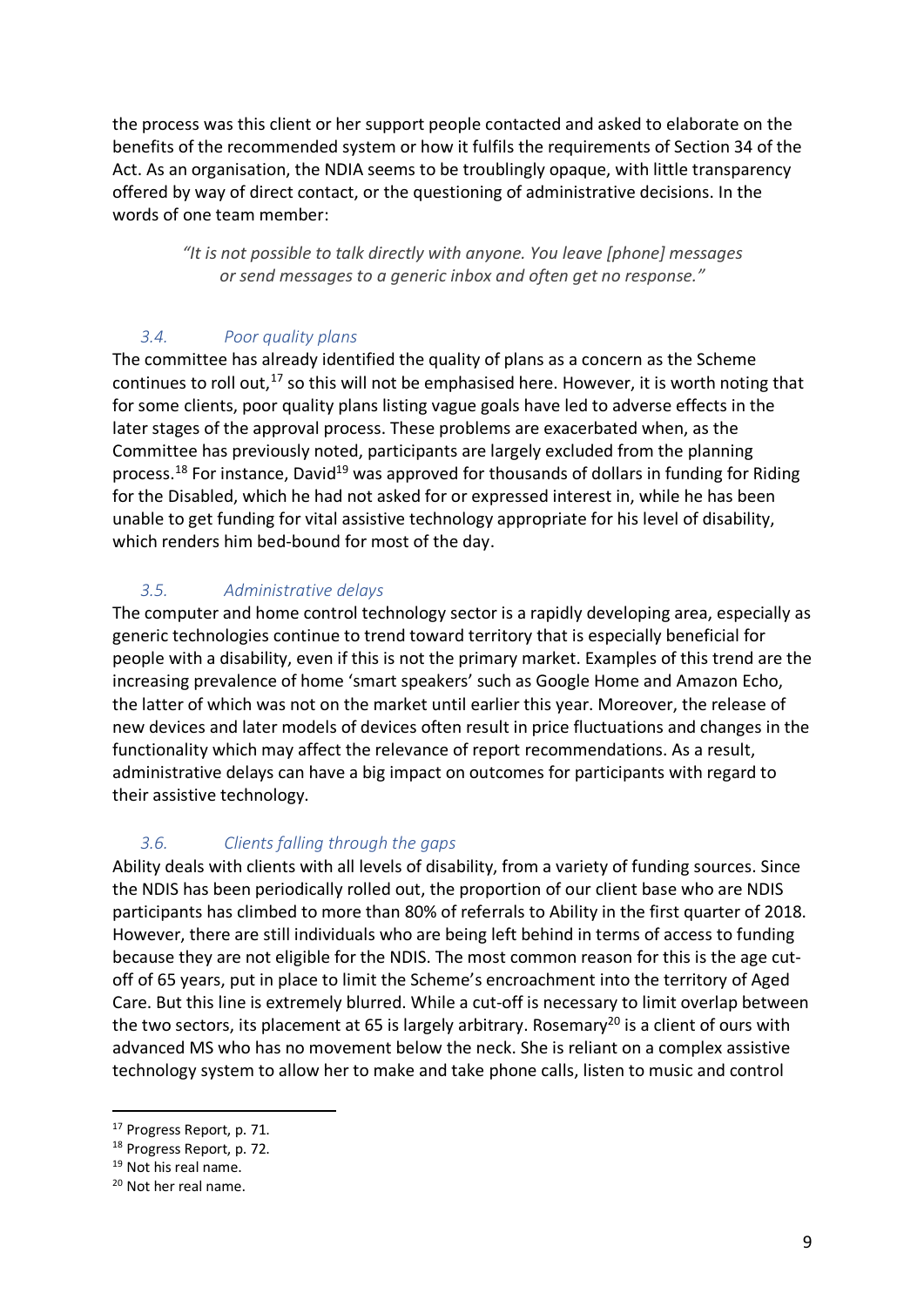aspects of her home environment. She has had MS for almost forty years and is severely disabled, but has no access to funding through the NDIS. *A person in exactly her situation, but born two years later, would have access to a fully-funded plan.* Rosemary is not alone. People in their mid-late sixties, many of whom have had disabilities for most of their lives, are being turned away from the Scheme in droves. As the NDIS rolls out, alternative funding sources are drying up, leaving people like Rosemary in a very desperate situation.

Finding a solution for this is delicate, given that there is widespread agreement that the Scheme must include an age ceiling to be cost feasible. One option would be to raise the age limit from 65 to 70, in line with the expected increase in the retirement age. For this group, access to the Scheme could be limited to participants who have had their disability from birth or whose disability was acquired through accident or illness and not through the course of ageing.<sup>21</sup> This would represent a fair middle ground between the problematic current policy and the cost blow-out of removing the ceiling entirely. Such a move would incur additional costs, but these would be offset by savings accrued from reducing the role of Aged Care among this group, and doing so in a way that would produced economic benefits from increased social and economic participation. <sup>22</sup> It would also reflect the shift in social perceptions and expectations of that age group, which has driven the government's attempt to increase the Age Pension qualifying age from 65 to 70 by 2035.

Although it is outside the terms of reference of this Committee, it is worth noting that Aged Care must be considered in any holistic approach to Disability. Aged Care and Disability are in many respects two sides of the same coin, and the line becomes increasingly blurred as people get older. The Aged Care sector could adopt some of the philosophy of the NDIS (in particular its client-centred approach to care) in order to improve outcomes for this group.

### 4. Conclusion

The NDIS is a major social reform whose benefits will be beyond measurement. It has the potential to improve countless lives and increase social cohesion. The overwhelming support it has from providers and the wider public is testament to this. However, there are a number of areas related to assistive technology where the NDIS could be improved. These include improvements to the Assessment Template, better training of NDIA staff (including in legislative requirements, the importance of generic technology and the AT sector), more contact with AT specialists, minimising administrative delays, and reducing the number of people left behind by the Scheme. This submission has aimed to make constructive criticisms of the Scheme in the area of assistive technology, with the aim of improving outcomes for people with disability, and the efficiency of the Scheme itself. While the Scheme has undeniably undergone substantial teething pains, it is imperative that in order to address these, both government and non-government stakeholders invest time and resources worthy of the Scheme.

 <sup>21</sup> *Productivity Commission Inquiry Report, Volume 1, Disability Care and Support,* No. 54, 31 July 2011, pp. 94- 95

<sup>22</sup> *Productivity Commission Study Report, National Disability Insurance Scheme (NDIS) Costs*, October 2017, pp. 127-149.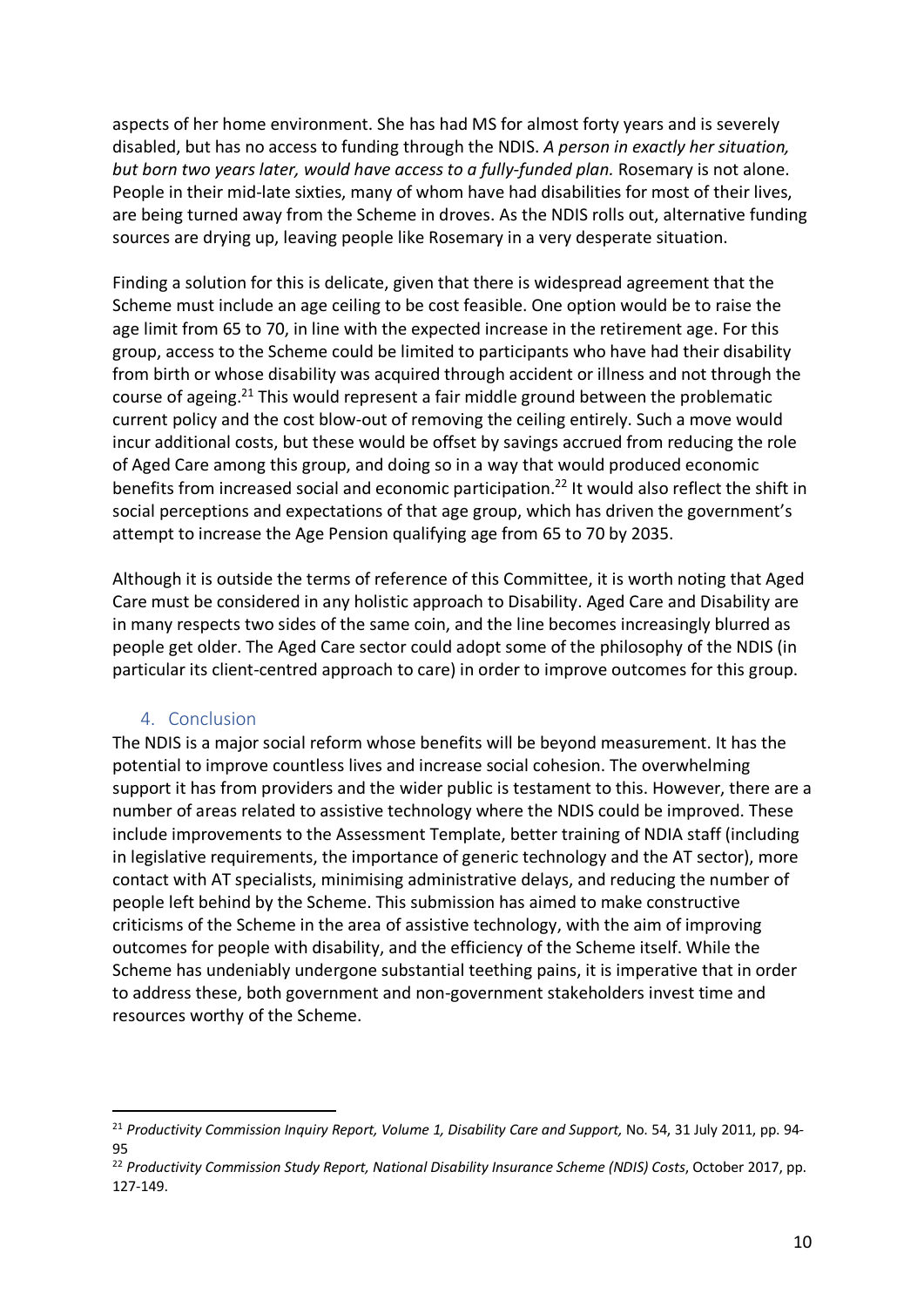## 5. Recommendations

- 1. The NDIA should create a separate AT Assessment Template specifically for computerbased assistive technology. This form should be less cumbersome and more directly address the requirements under Section 34 of the NDIS Act.<sup>23</sup>
- 2. NDIA staff who are involved in approvals should be made aware of basic computerrelated assistive technology to improve the consistency of approvals.<sup>24</sup>
- 3. NDIA's AT processes should be simplified and better communicated to the AT sector. The role and timing of assessments, reports, quotes and approvals should be clarified to providers.
- 4. There should be a uniform understanding of the role of equipment trials across the NDIA that is consistent with the AT sector.
- 5. The NDIA should add more of the most common computer-related AT equipment to the Portal and the NDIA Assistive Technology & Consumables Code Guide. These include:
	- a. Alternative pointing devices (e.g. trackballs, joysticks)
	- b. Mouth controlled pointing devices (e.g. QuadJoy, IntegraMouse)
- 6. The portal should be professionally redesigned with the user in mind.
- 7. NDIA staff should undergo sufficient training as to ensure that their legislative requirements are met when making decisions regarding approvals, especially with regard to Section 34 of the National Disability Insurance Scheme Act 2013.
- 8. NDIA staff should undergo sufficient training as to understand the kinds of technology that AT specialists typically recommend including, where necessary, generic (nondisability specific) equipment.
- 9. The NDIA should abandon the usage of the term "ordinary life" to the extent that its meaning is congruent with that of the term "reasonable and necessary" as defined by the NDIS Act. To the extent that its meaning is not congruent with that of the term "reasonable and necessary", it should be defined clearly and its usage as a distinct category should be made plain to practitioners and participants alike.
- 10. Where it would be beneficial in determining the appropriateness of AT recommendations, the NDIA should contact the AT specialist who made the recommendations.
- 11. The NDIA should pay greater attention to the planning stage. This stage of the process is vital, and should involve extensive input and consultation with participants and their support people, including AT experts.
- 12. The NDIA should continue to work towards minimising administrative delays which can be costly in terms of client outcomes in the rapidly changing field of AT.
- 13. The age cut-off of 65 years should be reviewed. The ceiling should be raised to 70. Those aged between 65 and 70 should be split into two groups: (a) those whose disability was present at birth or acquired through an accident or health condition; and (b) those

 <sup>23</sup> See Appendix A.

 $24$  Ability Technology would be happy to offer this service.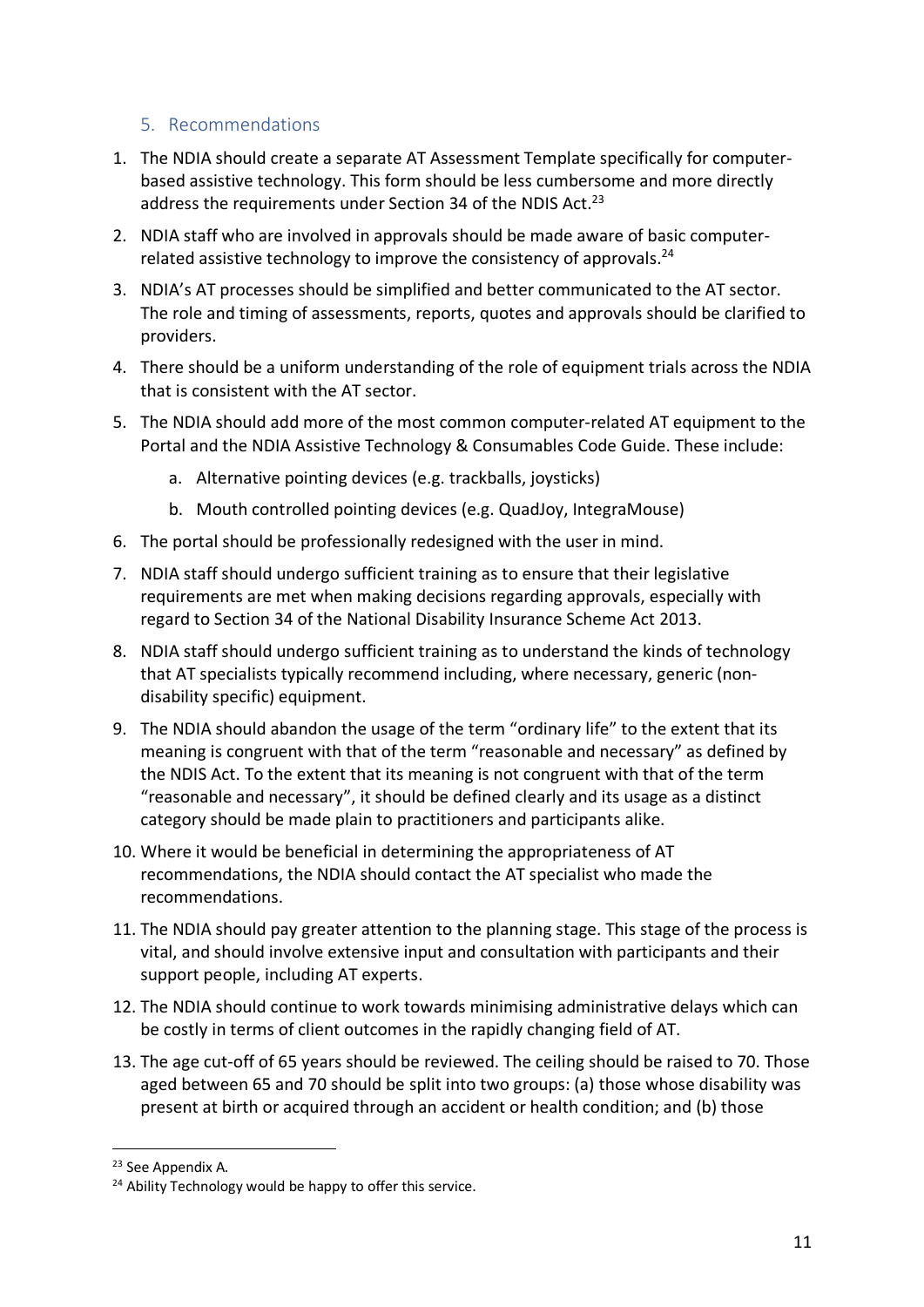whose disability is "due to the natural process of ageing". Those in the first group should be allowed to be admitted to the Scheme, while those in the second should be supported by the Aged Care system.

Please do not hesitate to contact Ability regarding any aspect of this submission.

Warm regards,

Jeremy Smith Research and Policy Coordinator, Ability Technology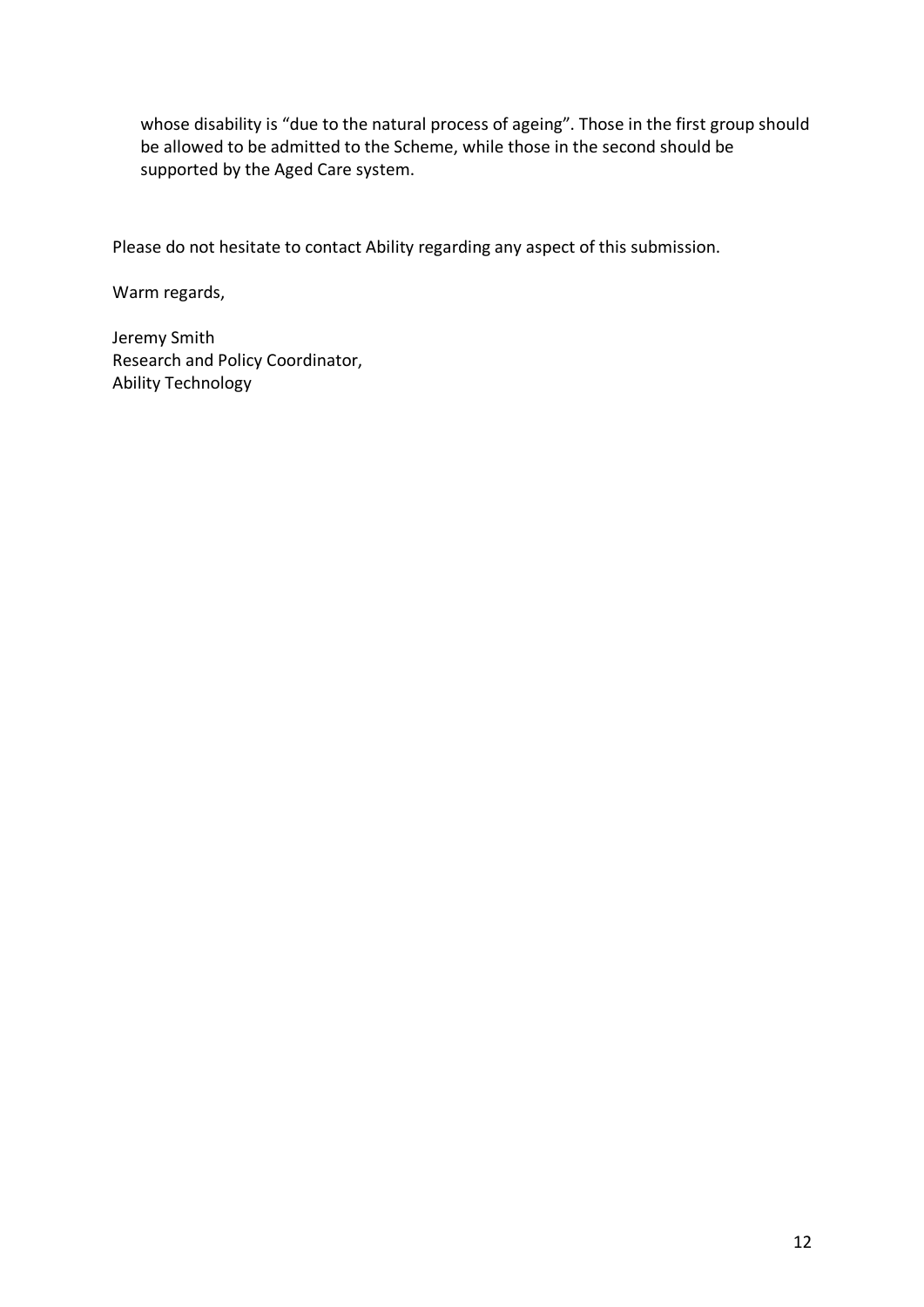# Appendix A: Ability Research Centre

Specialists in research on technology and disability

> P: 02-9975-4415 F: 02-8007-0593 E: info@ability.org.au W: www.ability.org.au

# Computer-Based Assistive Technology NDIS Report Template

#### **PART 1 – Details**

#### **A. NDIS Participant Details**

| Name                                     |  |
|------------------------------------------|--|
| <b>DOB</b>                               |  |
| Address                                  |  |
| Contact telephone number                 |  |
| Alternative Contact/Guardian             |  |
| Contact telephone number                 |  |
| <b>NDIS Number</b>                       |  |
| Participant's NDIS Contact (name & phone |  |
| number)                                  |  |

#### **B. AT Assessor**

You must be able to provide evidence of competence in assessing this type of AT on request from NDIS Auditor.

| Name                                         |  |
|----------------------------------------------|--|
| <b>Position &amp; Qualifications</b>         |  |
| <b>Business Name</b>                         |  |
| Email address                                |  |
| Contact telephone number                     |  |
| Date(s) of initial assessment                |  |
| Date of Report                               |  |
| State Emergency Supply Scheme Prescriber (if |  |
| relevant)                                    |  |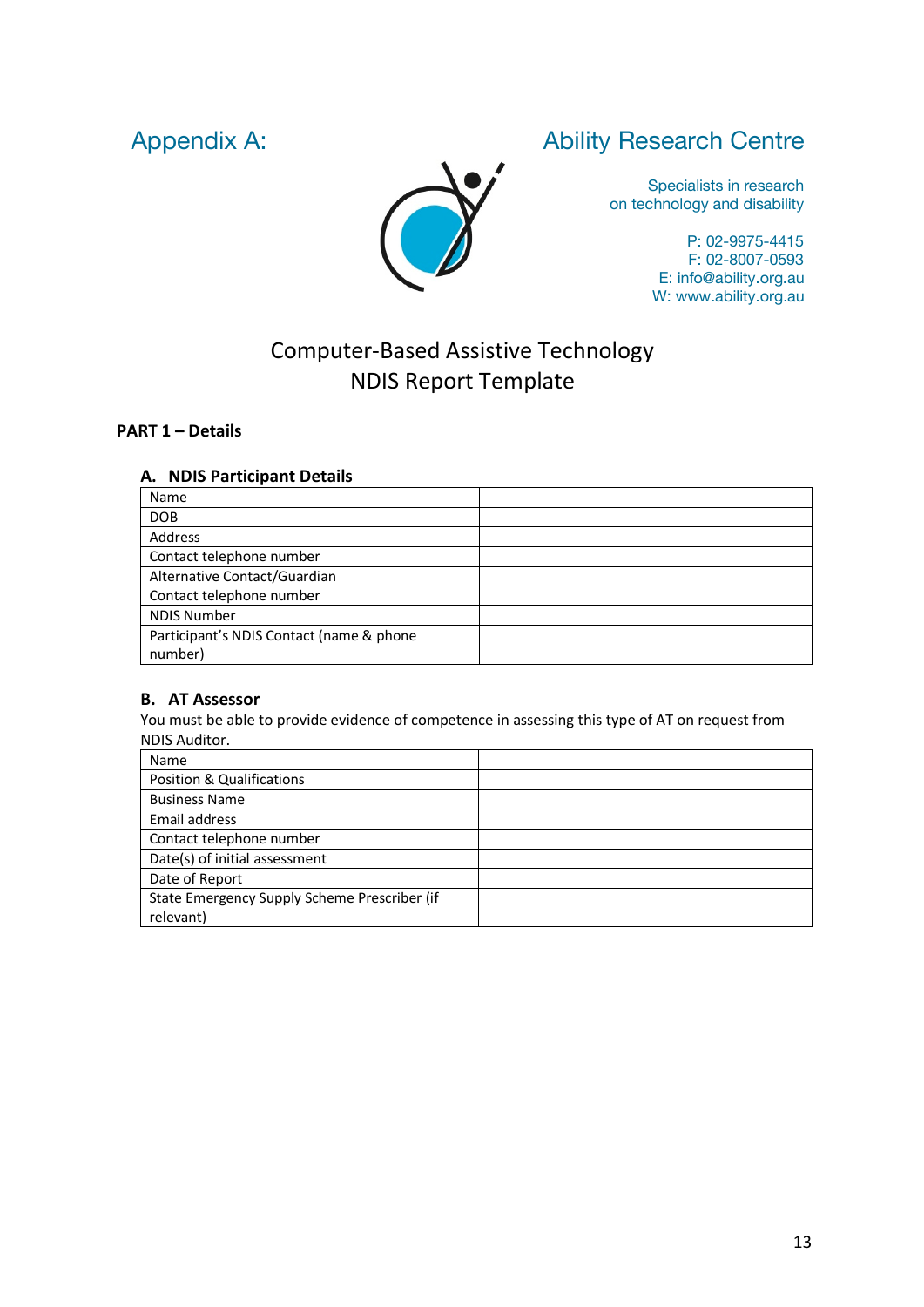#### **PART 2 – Participant's Goals**

Please list the relevant goals identified by the participant's plan that will be addressed by this AT assessment.

#### **PART 3 – Evaluation / Assessment**

#### **A. Background**

Note participant's circumstances including: disability; currently living situation; social supporters and environment in general and with regard to use of AT; moving through life transition; coexisting medical and health conditions including behavioural status (note that NDIS can only fund AT related to participant's disability).

#### **B. Functional Assessment Findings**

Please clearly outline the specific functional limitation/s related to the participant's disability that indicate the need for assistive technology or other supports **\*NDIS expects relevant assessments are conducted where required and records held by AT assessor for NDIS audit purposes.**

#### **C. Reassessment**

Will another assessment be required before the NDIS Plan is reviewed? Y / N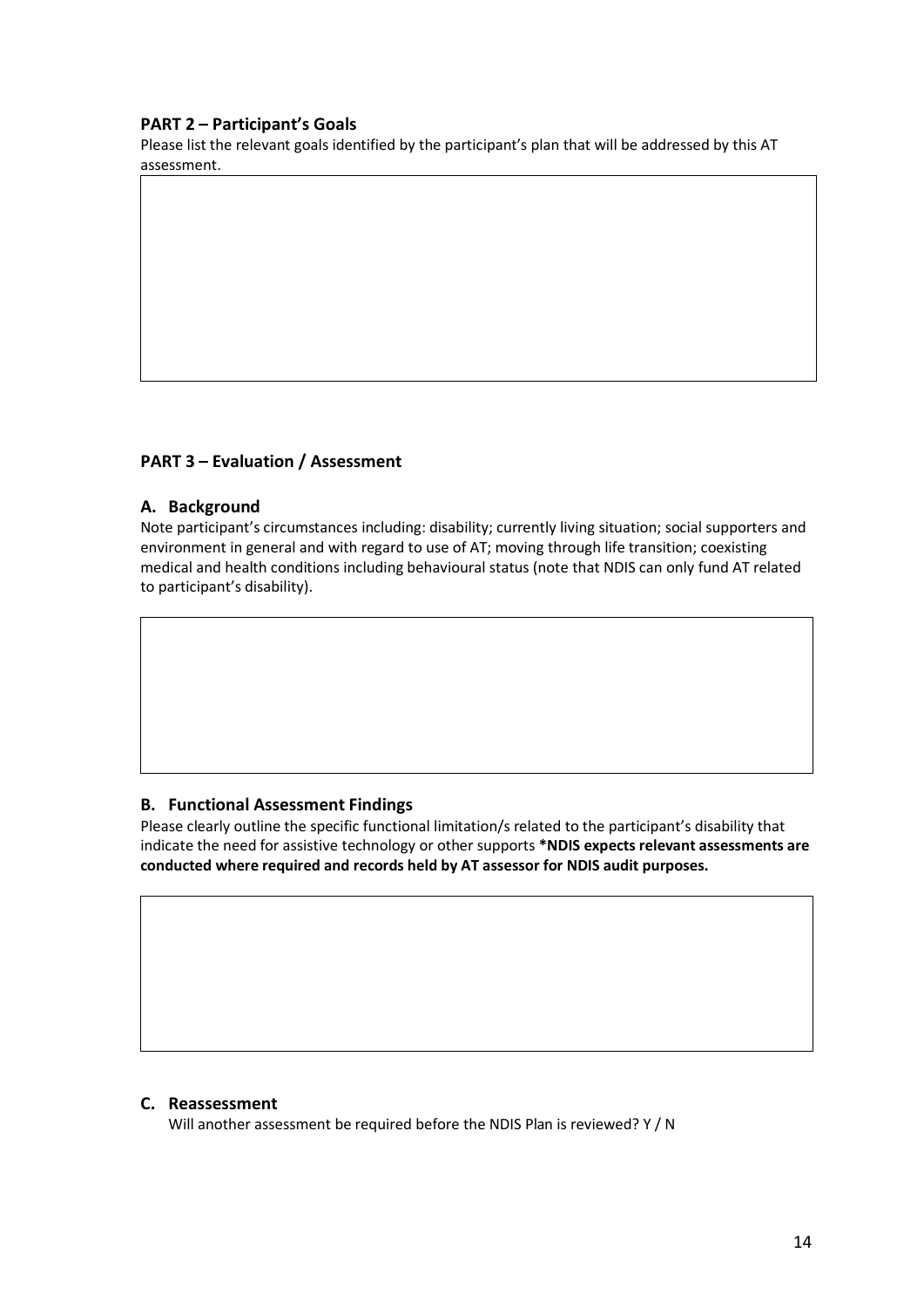#### **PART 4 – Recommended AT System:**

#### **A. Description of AT Device or System**

Please state all the support required for the recommended option including non-AT supports and environmental modifications. This description must be adequately detailed to ensure that the item can be accurately supplied.

Do AT Assessor and Participant agree on the recommended option? Y / N Is the AT device/system likely to be available on reissue? Y / N

Recommended supplier/s

Are there any extra features or accessories desired by the participant but not related to the functional limitations related to the participant's disability and the achievement of their stated goals?

| Item(s) | Cost estimate (\$) |
|---------|--------------------|
|         |                    |
|         |                    |
|         |                    |

Does the participant agree to pay for these from their own funds? Y / N

Are plans in place for the ongoing maintenance and repair of the recommended AT? Y / N

The participant must be provided with maintenance, servicing and troubleshooting information indicated for the solution to remain in good working order. Who is responsible for providing this information?

AT specification/order detail is attached (as advised by supplier/s):

- State/Territory Scheme specification (mandatory)
- Other supplier's specification (optional)

Additional comments (optional):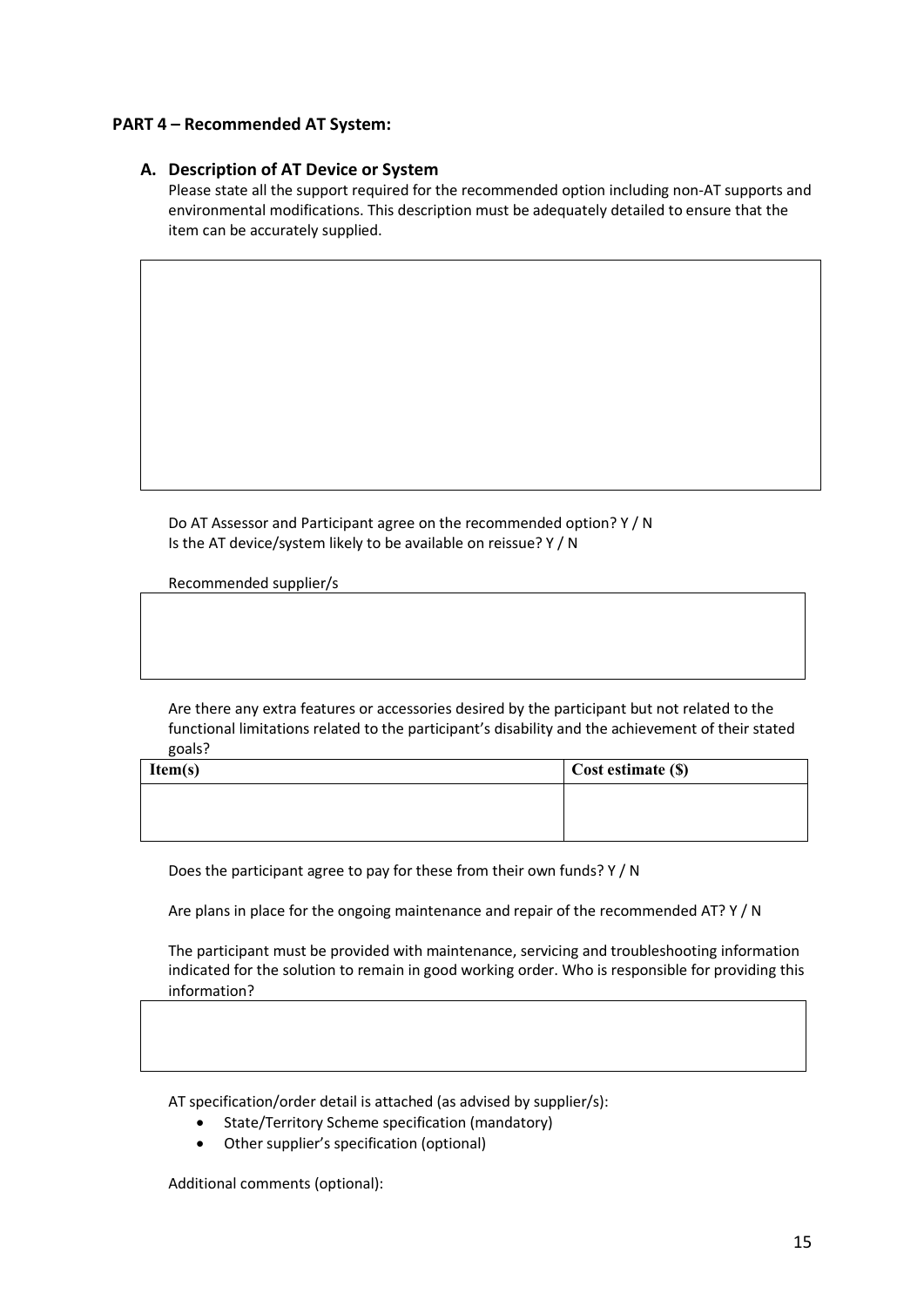### **B. Are there other potential alternatives to this option? Explain why this option is preferable.**

E.g. outcomes of trialling options, consideration of long term benefits, anticipation of future needs etc.

# **C. What other factors, if any, need to be resolved before the preferred option can be implemented?**

E.g. are any environmental modifications required?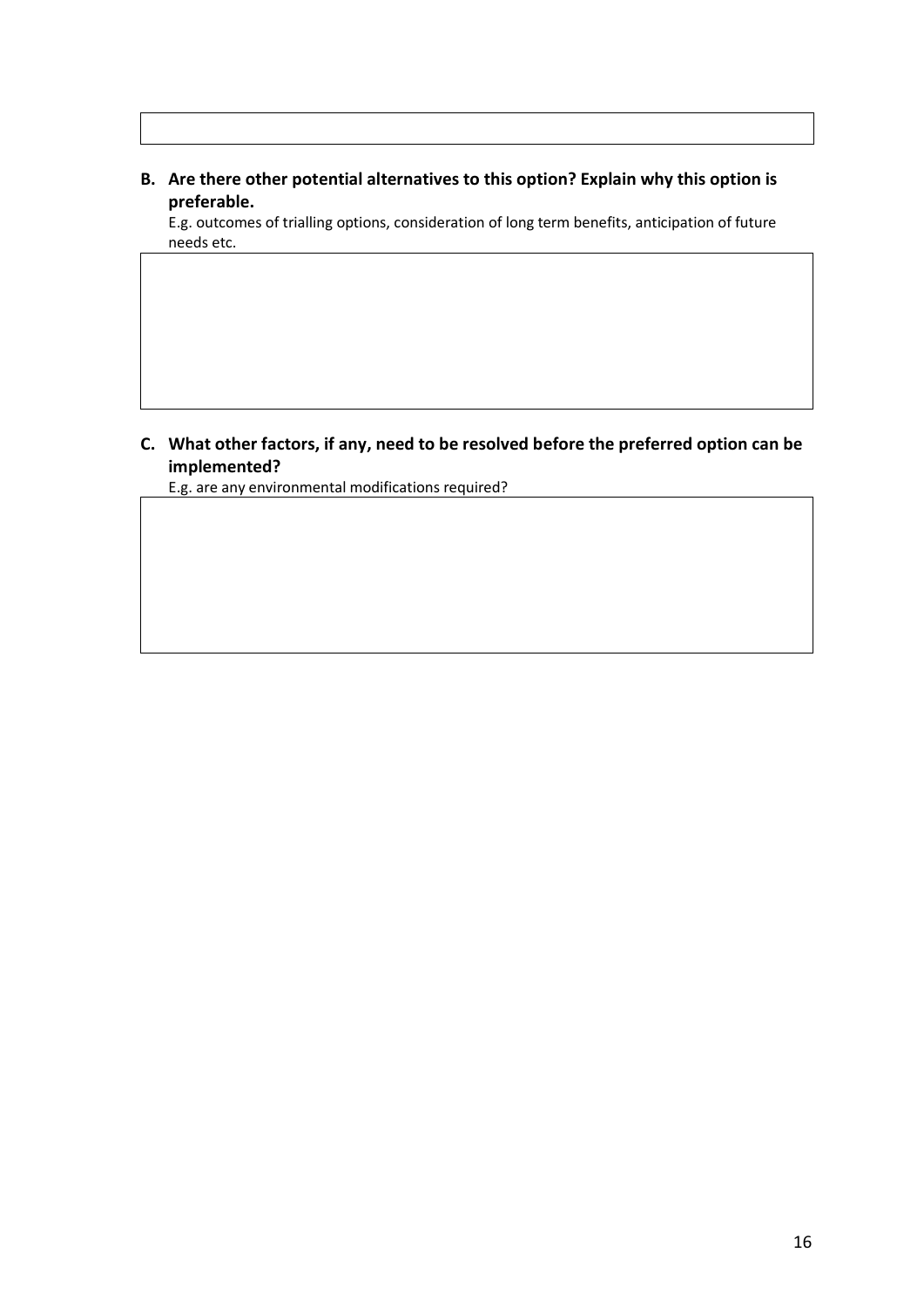### **PART 5 – Recommended AT Services**

# **A. Services required to implement the recommended system**

| <b>Service</b>                  | <b>Hours</b> | Cost per hour | <b>Total Cost</b> |
|---------------------------------|--------------|---------------|-------------------|
| $Setup - generic$               |              |               |                   |
| Setup - specialised             |              |               |                   |
| Ongoing customisation           |              |               |                   |
| Training - client               |              |               |                   |
| Training - others (e.g. carers, |              |               |                   |
| family)                         |              |               |                   |
| Ongoing support                 |              |               |                   |
| Reassessment                    |              |               |                   |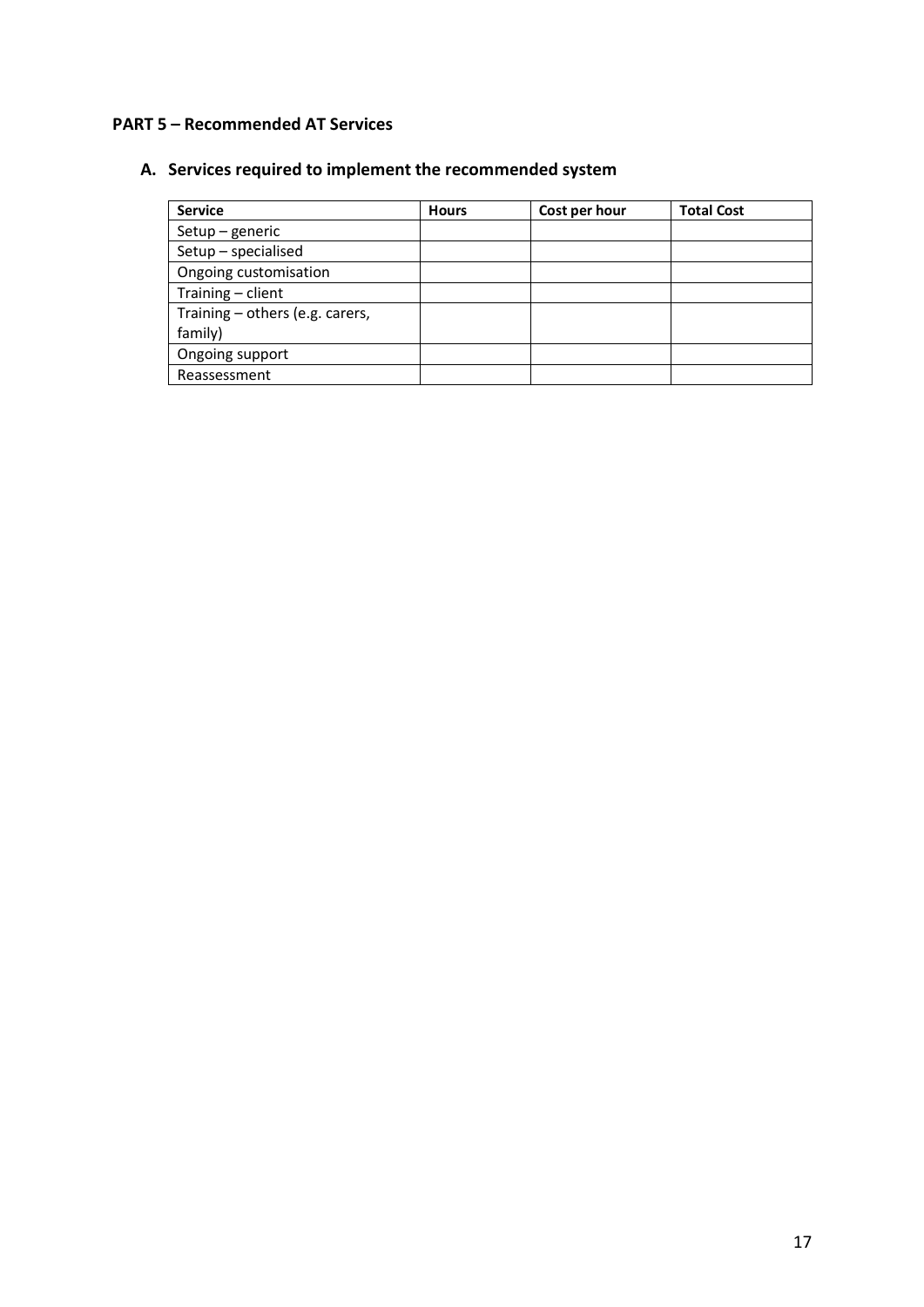#### **PART 6 – Reasonable and Necessary Supports**

#### **A. Achieving the Participant's Goals and Aspirations**

Refer to the goals in the participant's plan listed above and identify how this AT system relates to the achievement of these goals. Which goals are being addressed and how?

#### **B. Facilitating the Participant's Social and Economic Participation**

Describe how the AT assessment request will assist the participant to undertake activities that will improve their social/economic participation.

#### **C. Offering Value for Money**

Explain how the costs of the support are reasonable, relative to the benefits achieved.

Are there any comparable supports which would achieve the same outcome at a lower cost? Y / N

Will the supports substantially improve the participant's life stage outcomes over the long term? Y / N

Could the supports reduce the cost of other supports in the long term? Y / N

Does the system include technology that is likely to become obsolete in the near future? Y / N

Would it be more cost-effective to rent or purchase relevant equipment? Y / N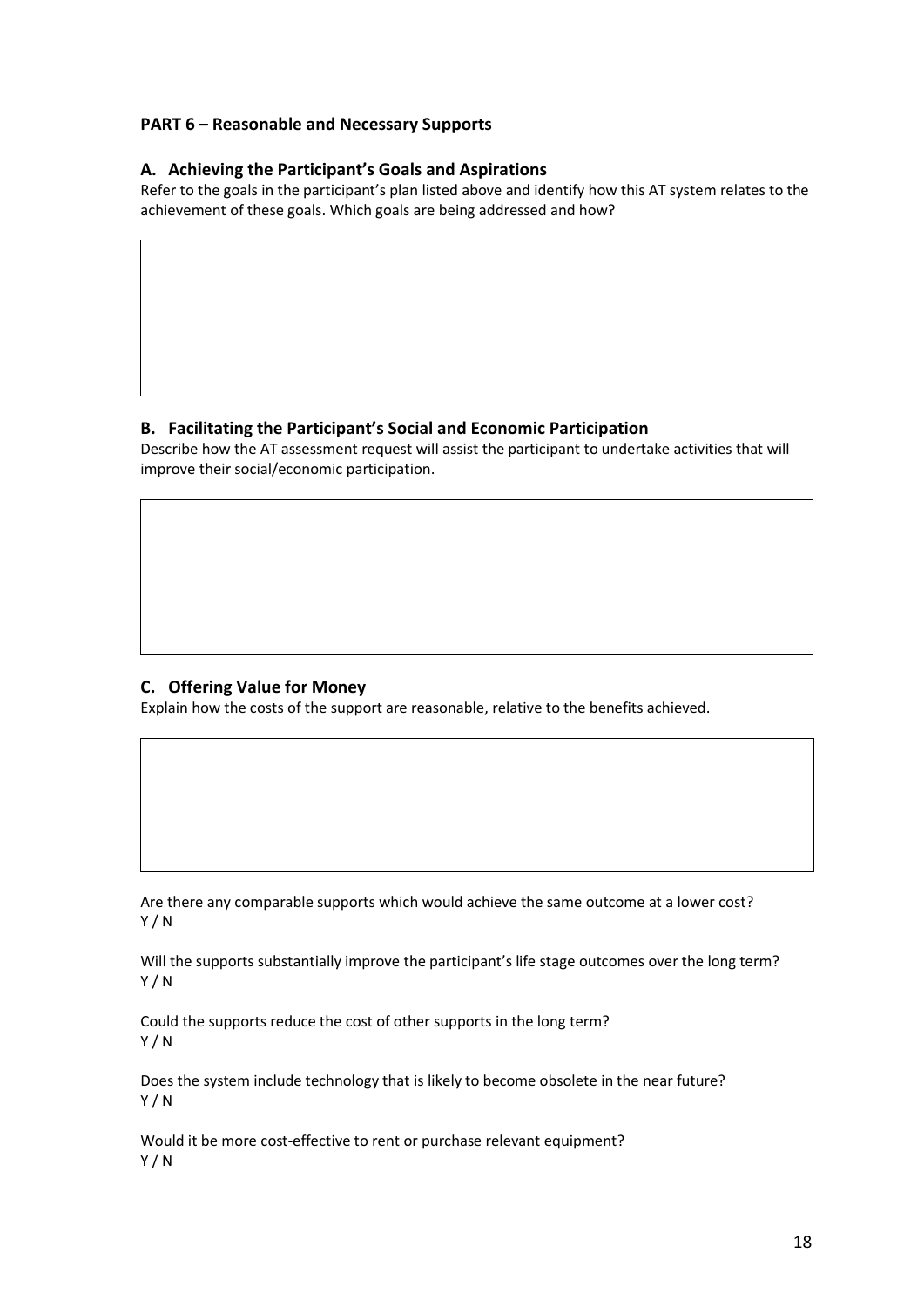Will it increase the participant's independence and reduce their need for other kinds of support? Y / N

### **D. Effective and Beneficial**

Is the support consistent with current good practice? Has it been effective for others in similar circumstances? Is it consistent with the consensus of expert opinion?

#### **E. Reasonable Expectations of Care**

Would it be appropriate to expect the participant's family, carers or informal networks or the general community to provide this support?

Y / N

More information (optional):  $\qquad \qquad \qquad$ 

### **F. Other Means of Funding**

Are there any other means of funding this support that would be more appropriate than the NDIS?

Y / N

More information (optional):

Signature of AT Assessor **Example 20** and the Date Date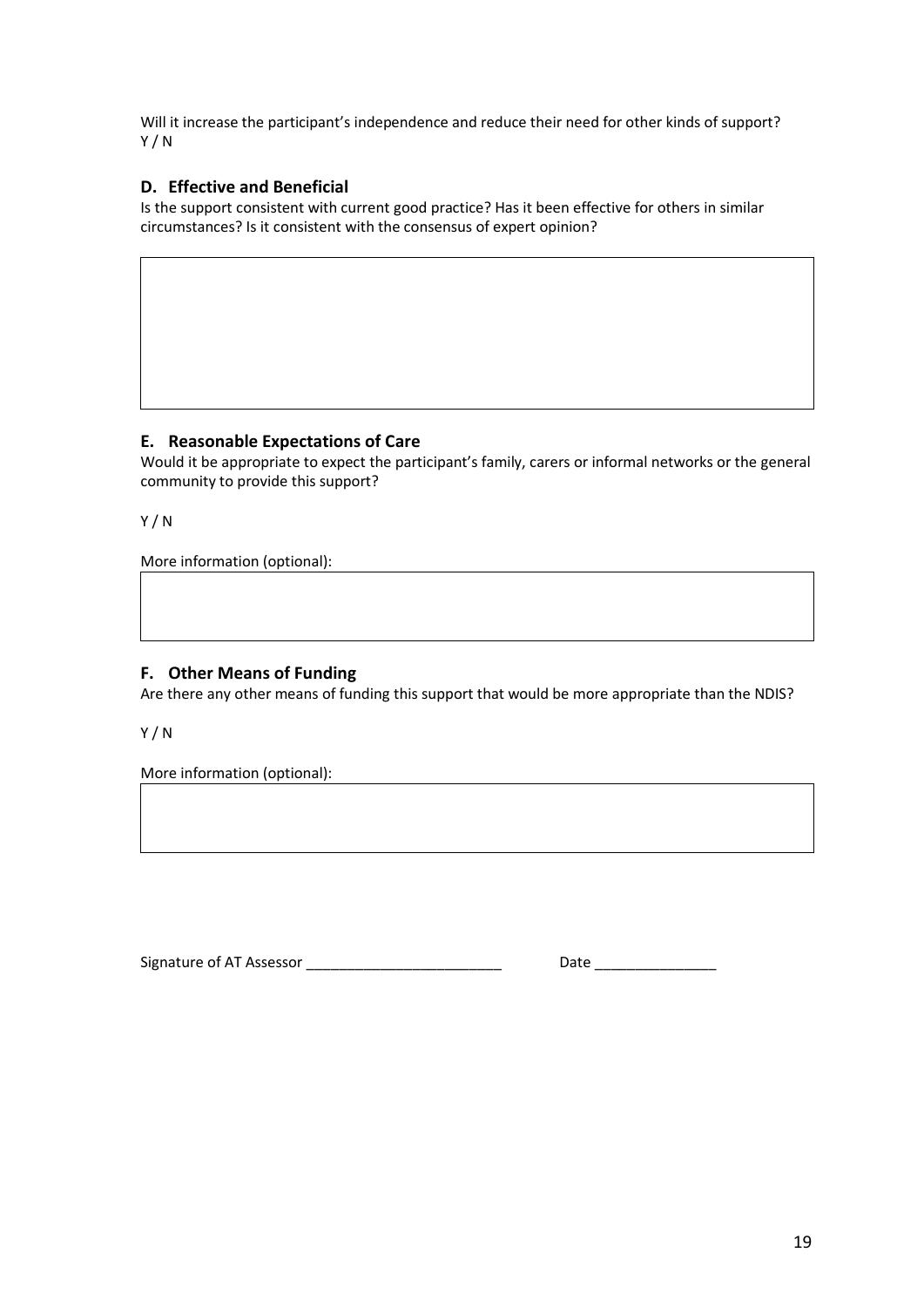# Appendix B: ISO9999 Codes for Common Assistive Technology Items

| <b>ISO CODE</b>                                                | <b>ISO NAME</b>                                                       | <b>ABILITY EXAMPLES</b>        |  |  |
|----------------------------------------------------------------|-----------------------------------------------------------------------|--------------------------------|--|--|
| 22: ASSISTIVE PRODUCTS FOR COMMUNICATION AND INFORMATION       |                                                                       |                                |  |  |
| <b>MANAGEMENT</b>                                              |                                                                       |                                |  |  |
|                                                                | Input devices for computers (ISO 22.36)                               |                                |  |  |
| 22.36.21                                                       | <b>Computer Pointing Devices, or Assistive</b>                        | Expert Mouse trackball,        |  |  |
|                                                                | Products to Position Screen Pointer and to                            | Evoluent Mouse, Lipstick,      |  |  |
|                                                                | select items on computer display                                      | IntegraMouse, Traxsys          |  |  |
|                                                                |                                                                       | joystick, Jouse, Smartnav4     |  |  |
| 22.36.18                                                       | Input Software                                                        | Speech recognition, On         |  |  |
|                                                                |                                                                       | screen keyboards               |  |  |
| 22.36.03                                                       | Keyboards                                                             | Physical keyboards             |  |  |
| 22.36.12                                                       | <b>Alternate Input Devices</b>                                        | I take this to mean other      |  |  |
|                                                                |                                                                       | input devices that don't offer |  |  |
|                                                                |                                                                       | direct cursor control:         |  |  |
|                                                                |                                                                       | Eyegaze, Caduceus stylus       |  |  |
| 22.36.15                                                       | Input accessories                                                     | Switch interfaces,             |  |  |
|                                                                |                                                                       | keyguards                      |  |  |
|                                                                | 22 21 Assistive products for face-to-face communication               |                                |  |  |
| 22.21.12                                                       | Face to face communication software                                   | Proloquo2Go, Pictello          |  |  |
| 22.21.09                                                       | <b>Dialog Units</b>                                                   | <b>AAC</b> devices             |  |  |
| 22.18.33                                                       | Microphones                                                           | Microphones                    |  |  |
|                                                                | <b>Computers and Terminals (22:33)</b>                                |                                |  |  |
| 22.33.18                                                       | Accessories for computers and networks                                | iPad cases                     |  |  |
| 22.33.06                                                       | Portable computers and personal digital                               | iPads, Android tablets,        |  |  |
|                                                                | assistants                                                            | Windows tablets                |  |  |
|                                                                | <b>Output Devices for Computers (22:39)</b>                           |                                |  |  |
| 22.39.12                                                       | Special output software                                               | Screen readers, text-to-       |  |  |
|                                                                |                                                                       | speech                         |  |  |
| 22.39.04                                                       | Visual computer displays and accessories                              | <b>Displays</b>                |  |  |
|                                                                | Assistive products for drawing and writing (22.12)                    |                                |  |  |
| 22 12 24                                                       | Word processing software                                              |                                |  |  |
|                                                                | 24: ASSISTIVE PRODUCTS FOR CONTROLLING, CARRYING, MOVING AND HANDLING |                                |  |  |
| <b>OBJECTS AND DEVICES</b>                                     |                                                                       |                                |  |  |
| Assistive products for controlling from a distance (ISO 24.13) |                                                                       |                                |  |  |
| 24.13.03                                                       | Environmental control systems                                         | HouseMate Lite, HouseMate      |  |  |
|                                                                |                                                                       | Pro, WeMo Light Switch         |  |  |
| 24.13.06                                                       | Personal environmental control software                               | Perhaps Indigo? Most ECU       |  |  |
|                                                                |                                                                       | would be under 24.13.03        |  |  |
| 24.24.03                                                       | <b>Fixed Position Systems</b>                                         | Mounts                         |  |  |